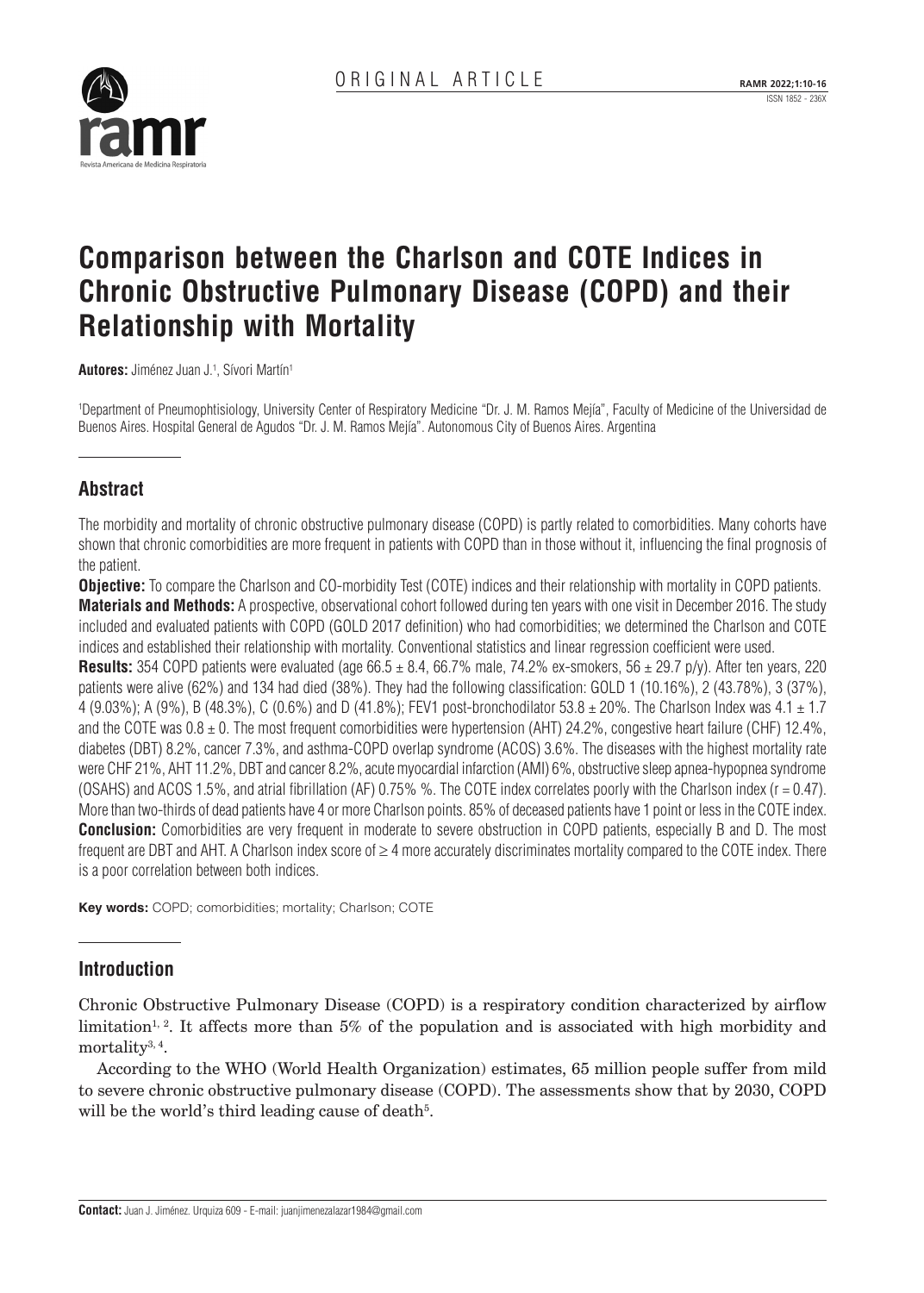In the 2015 review of Dal Negro et al it was observed that patients with COPD showed cardiovascular, metabolic, digestive and osteoarticular comorbidities<sup>6</sup>.

The GOLD guidelines (Global Initiative for Chronic Obstructive Lung Disease) of 2011, establish that comorbidities affect the "severity" and prognosis of the disease and introduce CHAPTER 6: "Associated Comorbidities"7.

The 2013 chronic obstructive bronchopathy (COBP) cohort of Burgel et al shows the impact of comorbidities on the quality of life of COPD patients<sup>8</sup>.

COPD has been associated with several comorbidities that significantly affect the morbidity and mortality of these patients<sup>9</sup>.

The most common cause of death in patients with severe or very severe COPD is respiratory failure. But in mild-to-moderate COPD patients, mortality is associated with cardiovascular comorbidities and lung cancer $10$ .

The first scientific communication regarding comorbidities of a cohort of COPD patients was shown at the 2015 Congress of the Argentinian Association of Respiratory Medicine (AAMR, for its acronym in Spanish) with the following name: "COPD Comorbidities at the Central Region of the Country" and established the mortality risk through the COTE Index<sup>11</sup>.

There are well-known indices that evaluate the comorbidities of different chronic diseases $12 \cdot 17$ .

The Charlson Index, published in 1987, assesses comorbidities associated with chronic diseases with the purpose of evaluating the risk of death in hospitalized patients in a more objective manner<sup>12, 13</sup>.

The COTE index is based on 10 diseases and has been developed for patients with COPD<sup>17</sup>.

The objective of this study is to compare the Charlston and COTE indices and relate them to mortality in a cohort of COPD patients followed during ten years.

### **Materials and Methods**

Prospective, observational, cross-sectional cohort study, December 2016. The study included patients with COPD (GOLD 2017 definition) classified according to their severity: GOLD 1 with post-bronchodilator FEV1  $> 80\%$  of the predicted value in relation to FEV1/FVC  $< 0.7$ ; GOLD 2 with FEV1 between 79-50%; GOLD 3 with FEV1 between 30-49% and GOLD 4 with FEV1  $\leq$  29%; also taking into account the modified combined assessment of COPD in ABCD groups exclusively based on symptoms and history of exacerbations<sup>18</sup>.

Also, functional evaluations were carried out ( spirometry and 6-minute walk test). We calculated the BODE index (body-mass, airflow obstruction, dyspnea, and exercise) and assessed comorbidities through the BODE, Charlson and COTE indices, with survival follow-up from 1996 to December  $2016^{12,13,17,19}$ . We evaluated mortality according to the vital status from the date of diagnosis to December 31, 2016.

The Charlson index has 19 medical conditions classified in four groups according to the importance assigned to each disease. In 1994, Charlson et al validated the combined use of comorbidity and age<sup>12,13</sup>.

The COTE index, created with 10 diseases, showed a mortality predictive value that is independent from the BODE index; and a score of  $\geq 4$  increases the predicted risk of death in every quartile of the BODE more than twice<sup>17</sup>.

#### **Statistical analysis**

Continuous variables were expressed in mean  $\pm$  standard deviation (SD, in case of Gaussian distribution) or median and interquartile range 25 and 75 (CI 25-75, in case of non-Gaussian distribution). Categorical variables were expressed in percentages. For the correlation test we used the Pearson's linear test. An alpha error of p< 0.05 was considered significant.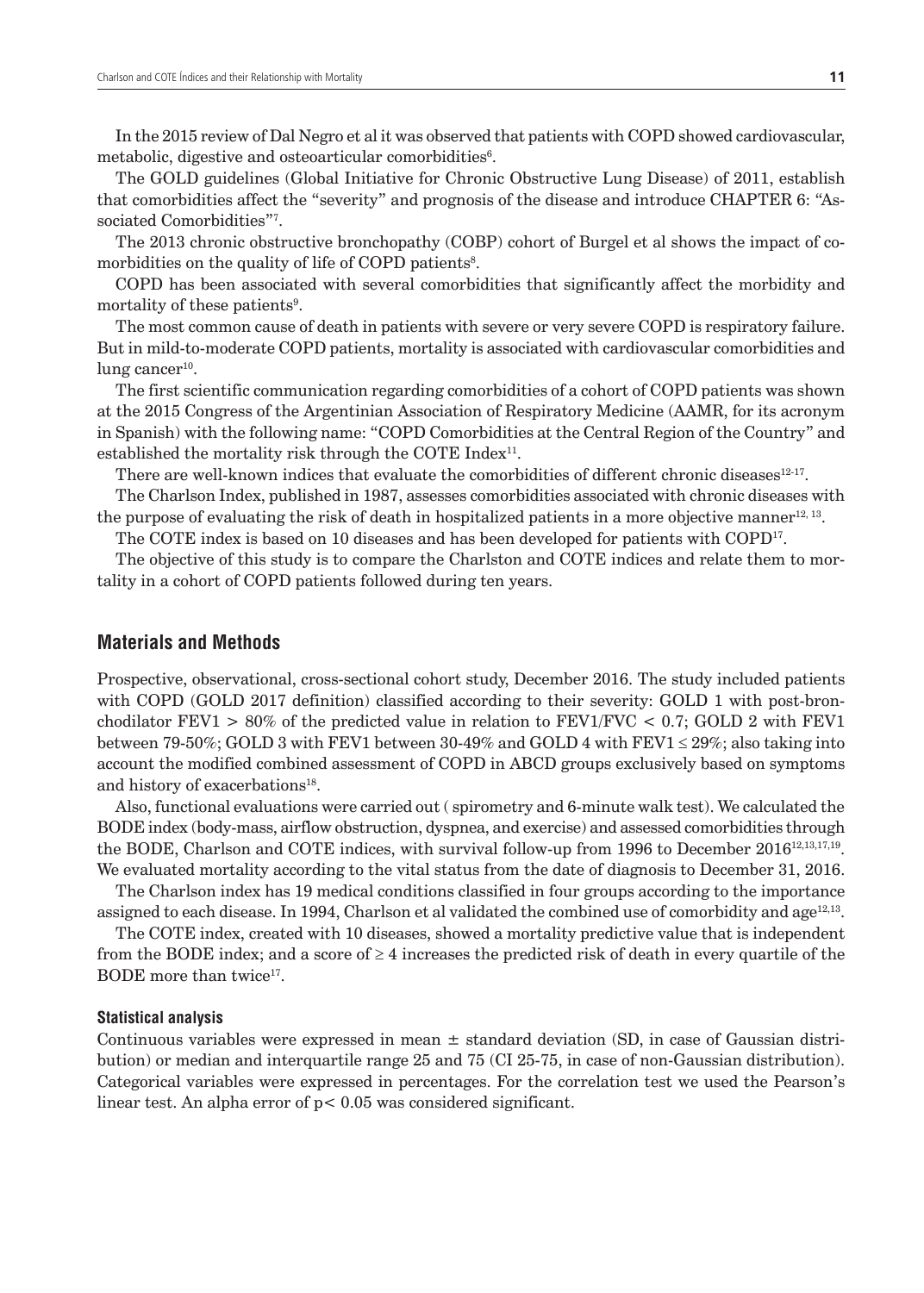## **Results**

Table 1 shows the demographic characteristics.

We included 354 COPD patients: age 66.5  $\pm$  8.4, 66.7% male, 74.2% ex-smokers, (56  $\pm$  29.7 p/y). After ten years, 220 patients were alive (62%) and 134 had died (38%), follow-up 28 (12-54.7) months (median, CI 25-75%) (Table 1).

They had the following classification: GOLD 1 (10.16%), 2 (43.78%), 3 (37%), 4 (9.03%); A (9%), B  $(48.3\%)$ , C  $(0.6\%)$  and D  $(41.8\%)$  with a mean post-bronchodilator FEV1 of 53.8  $\pm$  20% (**Figure 1**).

| Gender<br>Male<br>Female                                                              | 237 (67%)<br>117 (33%)                                          |
|---------------------------------------------------------------------------------------|-----------------------------------------------------------------|
| Age (years)<br>$40 - 49$<br>50-59<br>60-69<br>70-79<br>80-89<br>90-99                 | 8(2%)<br>71 (20%)<br>141 (40%)<br>116 (33%)<br>16 (5%)<br>2(1%) |
| <b>BMI</b><br>Underweight<br>Overweight<br>Normal weight<br>Obesity<br>Not calculated | 8(2%)<br>54 (15%)<br>82 (23%)<br>73 (21%)<br>137(39%)           |
| <b>SM</b><br>Smoker<br>Ex-smoker<br>Passive smoker                                    | 95 (27%)<br>257 (72%)<br>2(1%)                                  |
| 10-year survival<br>Alive<br>Deceased                                                 | 220 (62%)<br>134 (35%)                                          |

TABLA 1. Demographical characteristics of the cohort of patients with COPD

Abreviaturas: IMC (Índice de Masa Corporal); TBQ (Tabaquismo)



**Figure 1.** GOLD classification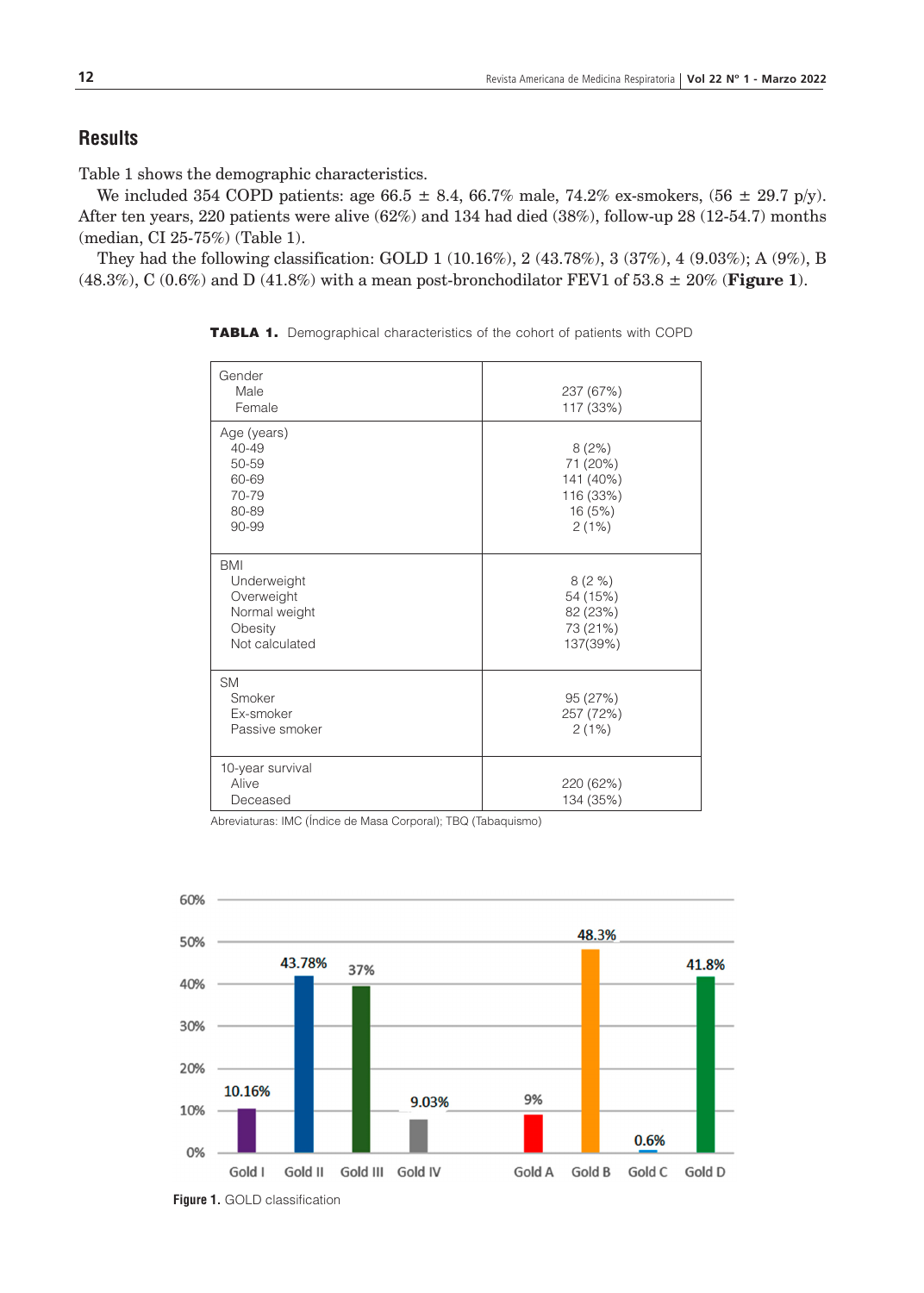The average distance covered in the 6-minute walk test was  $294.76 \pm 160.8$  meters and the BODE score was: mild  $(6.79\%)$ , moderate  $(17.47\%)$ , severe  $(41.74)$ , and very severe  $(33.98\%)$  with an average of  $5.5 \pm 1.9$  points (**Figure 2**).

The most common comorbidities were: arterial hypertension (AHT) 24.2%, congestive heart failure (CHF) 12.4%, diabetes (DBT) 8.2%, cancer 7.3% and asthma-COPD overlap syndrome (ACOS) 3.6% (**Figure 3**).

The diseases with higher mortality rates were CHF 21%, AHT 11.2%, DBT and cancer 8,2%, AMI 6%, OSAHS and ACOS 1.5%, and AF 0.75%.

Also, most comorbidities occurred in patients with Gold stages B and D and those with mild and severe degrees of obstruction.

AHT, CHF, AMI, and DBT were the most common comorbidities.

The mean Charlson index was  $4.1 \pm 1.7$ . A cut-off point of  $\geq 4$  discriminates 66% of deceased patients. The mean Charlson index was  $0.8 \pm 0.1$ . 85% of deceased patients have one point or less in the COTE index (**Figure 4**).

The COTE index correlates poorly with the Charlson index  $(r = 0.47)$  (**Figure 5**).



**Figure 2.** Distribution of the BODE index in the cohort



**Figure 3.** Most common comorbidities in the cohort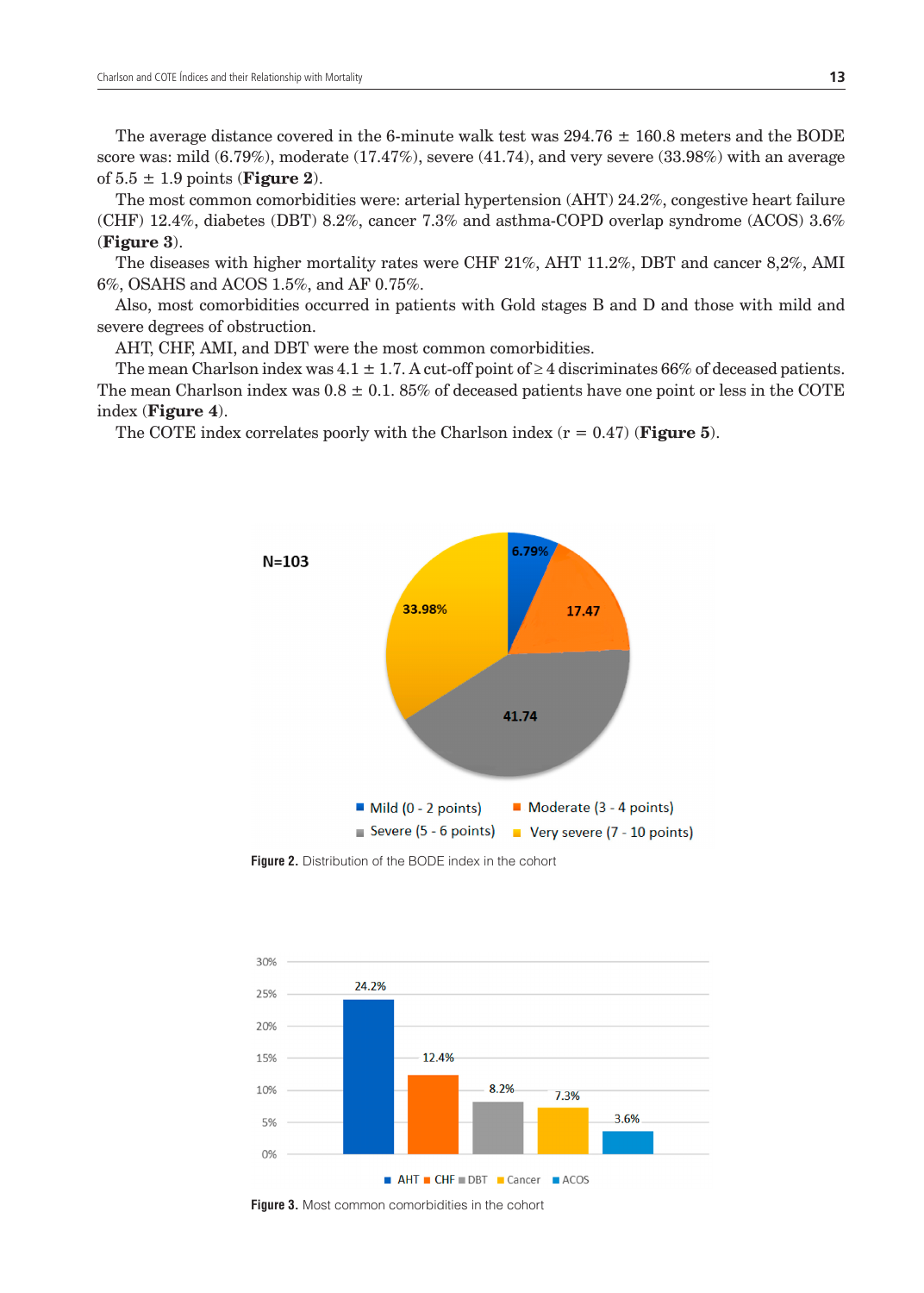

Figure 4. Percentage of accumulated mortality per comorbidity index





## **Discussion**

In a cohort of more than 350 patients with COPD who were followed up for twenty years in a Department of Respiratory Medicine, most comorbidities were shown in patients of GOLD stages B and D, with moderate and severe degrees of obstruction; and AHT, CHF, AMI and DBT were the most common comorbidities. There was a poor correlation between the Charlson and COTE indices. A Charlson index score of  $\geq 4$  more accurately discriminated mortality compared to the COTE index.

Cardiovascular diseases and diabetes are the most prevalent comorbidities in patients with COPD, and the ones mostly related to mortality.

In the different cohorts such as ECLIPSE and PLATINO, the presence of comorbidities in COPD is of great relevance and determines mortality in this kind of patients<sup>20,21</sup>. The most frequent comorbidities in the ECLIPSE study were osteoporosis, anxiety and cardiopathies. The presence of cardiopathies and diabetes mellitus increased the probability of death and even a C cluster was established, called inflammatory COPD with comorbidities, where it was observed that this group showed a worse survival rate during follow-up<sup>20</sup>. In the PLATINO study, most frequently reported diseases in the 5 cities were arterial hypertension and cardiovascular diseases; the latter were associated with higher rates of mortality $2^{1}$ .

Most of these comorbidities were found in patients with moderate and severe degree of obstruction and groups B and D.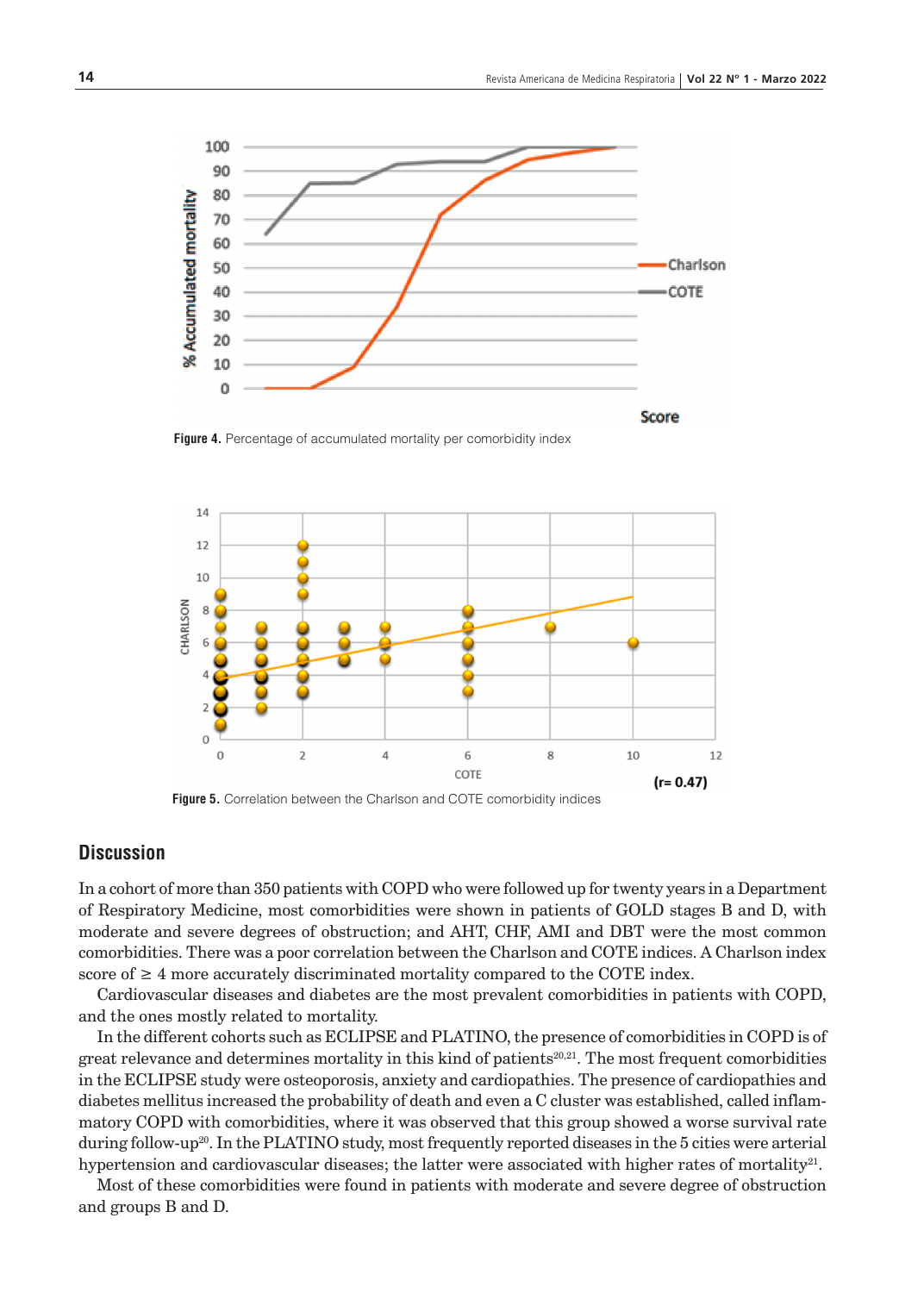Ana López et al showed in 2015, from a total of 811 evaluated patients: an elevated prevalence of comorbidities (mean of 3.55 diseases x patient), morbidity  $> 90\%$  of the sample with  $> 2$  comorbidities; the cardiovascular disease was the most common comorbidity, psychiatric diseases were in third place as regards frequency, with more anxiety than depression, a high prevalence of comorbidities in early stages of COPD, higher percentage of comorbidities in stages B and D, low COTE index for the general sample (2.25) and higher risk of mortality in more symptomatic groups (B and D)<sup>12</sup>.

The Charlson index was proposed by Mary Charlson et al in 1987 with the purpose of developing a prognostic instrument of comorbidities that could have an impact on the short-term mortality risk of patients included in research studies, either individually or in combination. It was initially adapted for the evaluation of one-year survival, but finally adopted its definite form to analyze survival after  $10$  years<sup>12</sup>.

In 1994, Charlson et al validated the combined use of comorbidity and age<sup>14</sup>. A score of 1 is assigned to myocardial infarction, congestive heart failure, peripheral vascular disease, cerebrovascular disease, dementia, COPD, connective tissue disease, ulcerous disease, mild liver disease and diabetes. A score of 2 is assigned to diabetes with terminally damaged organ, hemiplegia, renal disease and malignant neoplasm, including leukemia and lymphoma. A score of 3 is assigned to moderate or severe liver disease, whereas AIDS (acquired immunodeficiency syndrome) and metastatic malignant tumors are assigned a score of 6. Results showed that the relative risk of death for every decade of age was  $1.42$  (95% CI = 1.08-1.88), and for every increment in the degree of comorbidity, it was 1.46 (95% CI = 1.22-1.74). So, the estimated relative risk adjusted for every unit (age/comorbidity) was 1.45 (95% CI = 1.25-1.68)<sup>11, 12</sup>.

The Charlson Index, published in 1987, assesses comorbidities associated with chronic diseases with the purpose of evaluating the risk of death in hospitalized patients in a more objective manner, allowing us to know the prognosis of patients with comorbidities in the geriatric population<sup>12, 13</sup>.

The COTE index is based on 10 diseases and has been developed for patients with COPD17. The values are obtained by adding up the scores assigned to the patient's diseases: if the result is  $\geq 4$ , it is associated with a 2 or 3-fold increase in the risk of death<sup>17</sup>.

A poor correlation has been shown between the two most widely used indices to evaluate comorbidities (**Figure 5).** The Charlson index of  $\geq 4$  points more accurately discriminates mortality (66% of deceased patients), which is not the case with the COTE index (85% of deceased patients have a 0 to 1 score) **(Figure 4).** We believe this has to do with the fact that the COTE index doesn't adequately score the diseases that establish an important rate of mortality in patients with COPD.

Divo et al designed a prognostic influence study, in terms of mortality, of comorbidities associated with COPD. A total of 79 comorbidities were reviewed and even though AHT, dyslipidemia and obstructive sleep apnea were the most prevalent, they didn't have a significant mortality risk. Only 12 of the diseases that were found were independently associated with risk of death in patients with COPD: lung cancer, anxiety in the female population, pulmonary fibrosis, hepatic cirrhosis, atrial fibrillation, diabetic neuropathy, heart failure and ischemic cardiopathy. The authors believe this index is easier to calculate than the Charlson index, and better predicts the risk of mortality<sup>17</sup>.

Almagro et al evaluated the impact on mortality after hospitalization for COPD. It was observed that patients with 3-point Charlson index (corresponding to 2 chronic diseases or one disease other than COPD) had twice the possibilities of dying, as post-hospitalization predictor of mortality ( $P > 0.0006$ ), regardless of age, gender or FEV1. The most frequently associated comorbidity was chronic heart failure, and it was the only significant comorbidity in the bivariate analysis (p 0.001: OR 2.3; CI 1.39 to 2.83)13.

In 2010, in a new study by Almagro et al including 398 patients with COPD, the most common comorbidities were arterial hypertension (55%), arrhythmias (27%) and diabetes mellitus (26%). 27% had heart failure, 17% coronary disease and 9% had previous myocardial infarction with a Charlson index score of 2.72. No relationship was found between hospital mortality and the number of comorbidities  $(p = 0.8)$  or the Charlson index  $(p = 0.6)^{14}$ .

The PROFUND study from Spain reported a mean Charlson index score of 3.99, which is clearly higher than that described by Almagro et al in 2010. Cardiovascular diseases, diabetes, dyslipidemia,